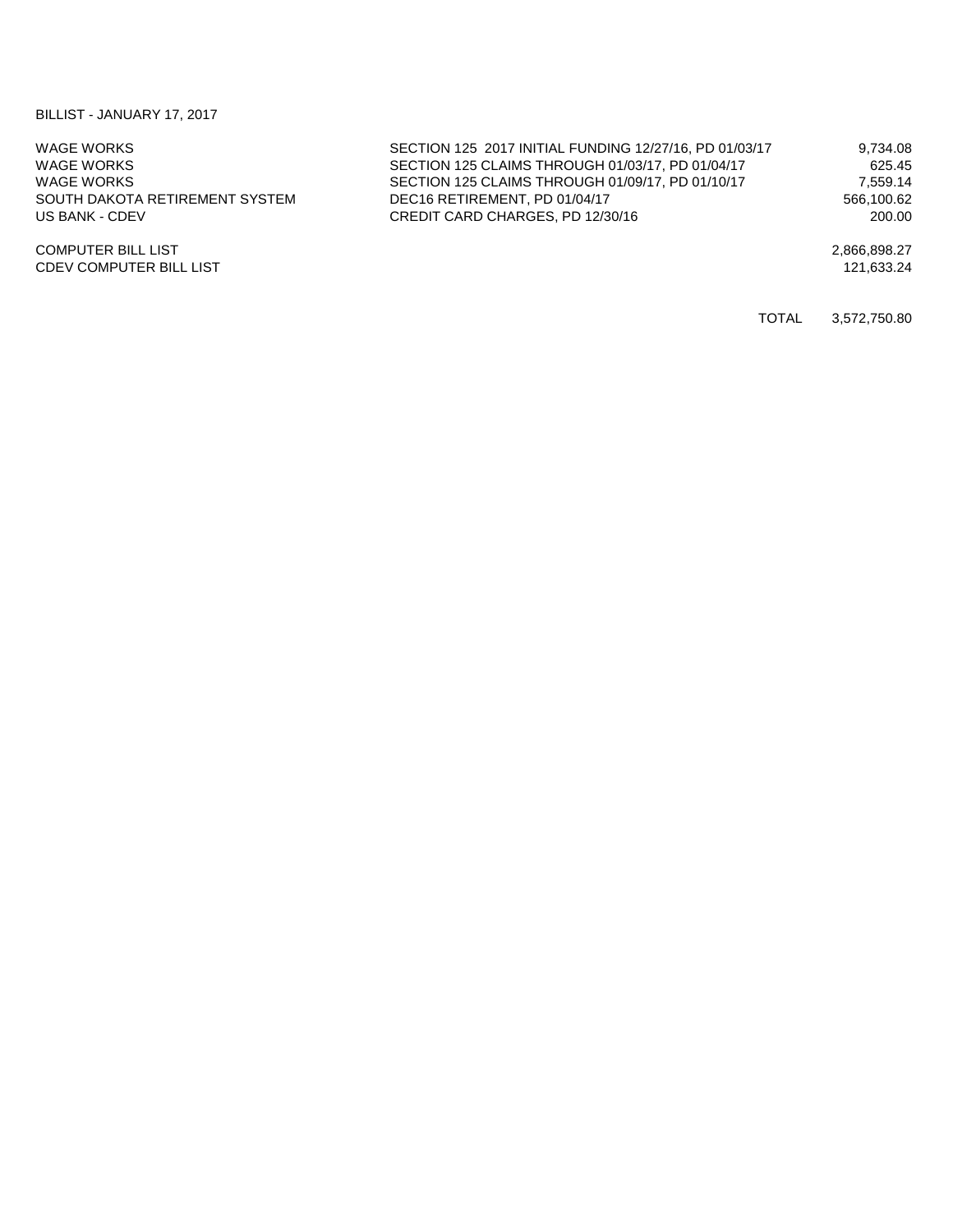## The City of Rapid City Bill List by Vendor - Summary

| <b>Vendor ID</b> | <b>Vendor Name</b>                                     | <b>Amount</b> |
|------------------|--------------------------------------------------------|---------------|
|                  | 5 1ST NATIONAL BANK IN SIOUX FALLS                     | 619039.98     |
|                  | 183-D SPECIALTIES INC                                  | 10006.02      |
|                  | 42 A T & T MOBILITY                                    | 44.79         |
|                  | 44 A TO Z SHREDDING                                    | 71.40         |
|                  | 46 A&B WELDING SUPPLY CO INC                           | 36.55         |
|                  | 79 ACE HARDWARE-EAST                                   | 480.34        |
|                  | 80 ACE HARDWARE-WEST                                   | 399.34        |
|                  | 90 ADAMS ISC                                           | 1829.90       |
|                  | 97 ADECCO EMPLOYMENT SERVICES                          | 1348.27       |
|                  | 100 ADTECH INC                                         | 350.00        |
|                  | 6173 ADVANCED ENGINEERING & ENVIRONMENTAL SERVICES INC | 9351.50       |
|                  | 140 ALEX JOHNSON HOTEL                                 | 284.00        |
|                  | 3908 ALEX RASMUSSEN                                    | 45.00         |
|                  | 164 ALSCO INC                                          | 76.80         |
|                  | 371 BANNER ASSOCIATES INC                              | 18054.62      |
|                  | 407 BASLER PRINTING COMPANY INC                        | 89.50         |
|                  | 7144 BERNARD, ANDY                                     | 77.00         |
|                  | 549 BIERSCHBACH EQUIPMENT INC                          | 93.00         |
|                  | 572 BLACK & VEATCH                                     | 30723.25      |
|                  | 584 BLACK HILLS BUSINESS SOURCE                        | 28.62         |
|                  | 586 BLACK HILLS CHEMICAL CO INC                        | 363.82        |
|                  | 592 BLACK HILLS EMBROIDERY INC                         | 177.00        |
|                  | 622 BLACK HILLS ENERGY                                 | 124746.24     |
|                  | 600 BLACK HILLS HOMEBUILDERS ASSOC                     | 450.00        |
|                  | <b>615 BLACK HILLS PATROL</b>                          | 2250.00       |
|                  | 7432 BLACK HILLS POWER                                 | 424175.30     |
|                  | 638 BLACK HILLS URGENT CARE                            | 348.00        |
|                  | 691 BOOT BARN INC                                      | 89.97         |
|                  | 692 BORDER STATES ELECTRIC SUPPLY                      | 246.79        |
|                  | 699 BOUND TREE MEDICAL INC                             | 328.32        |
|                  | 786 BROWNELLS INC                                      | 139.22        |
|                  | 1983 BRYCE GREEN                                       | 48.00         |
|                  | 8757 BULLSEYE SPRINKLER & LANDSCAPING                  | 488.26        |
|                  | 842 BUTLER MACHINERY CO.                               | 421.29        |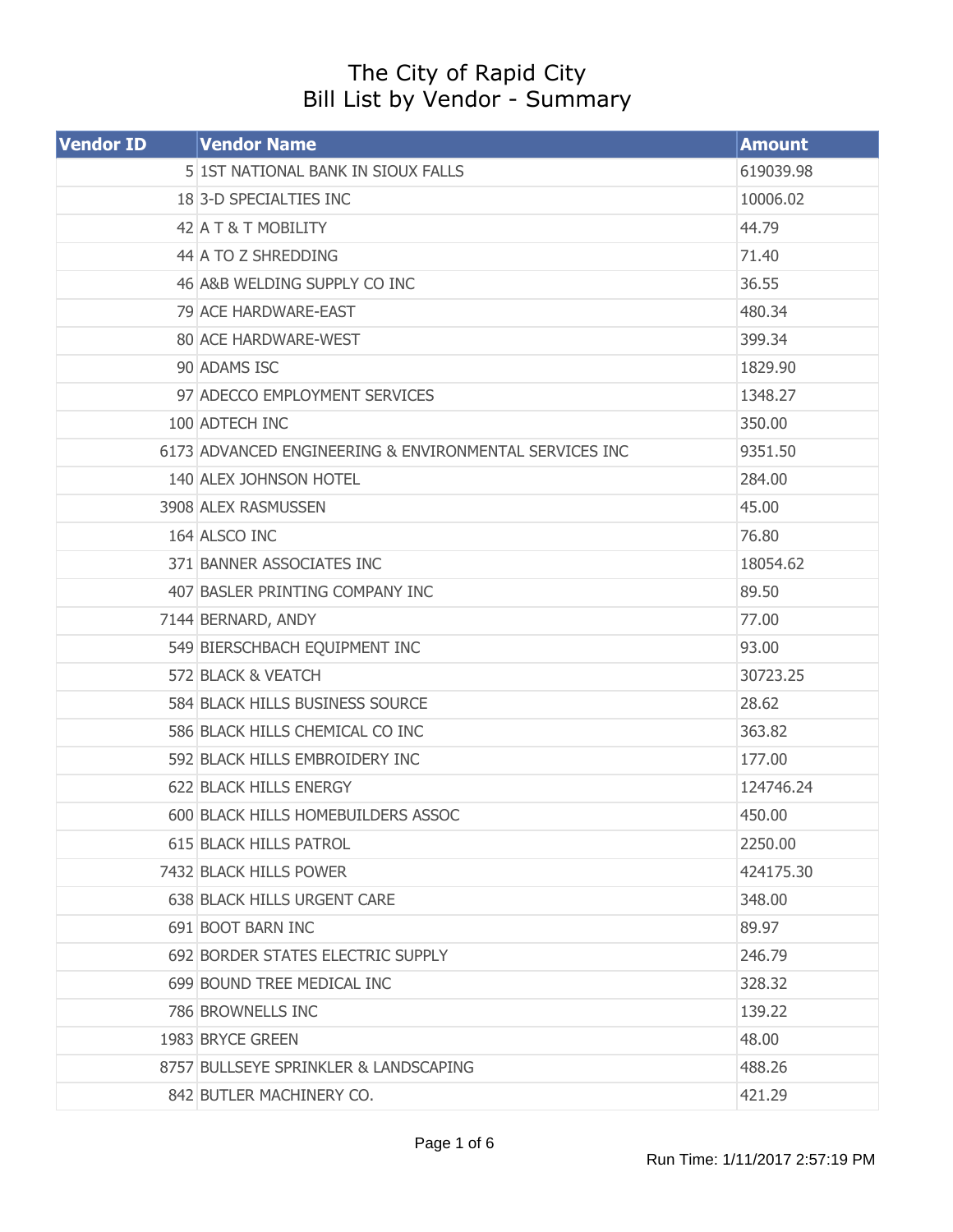| 889 CARDINAL TRACKING                  | 278.80    |
|----------------------------------------|-----------|
| 905 CARQUEST AUTO PARTS                | 2140.53   |
| 916 CASEY PETERSON & ASSOC LTD         | 4974.25   |
| 931 CBH COOPERATIVE                    | 8866.57   |
| 948 CENTURYLINK                        | 2338.31   |
| 984 CHILDREN'S HOME SOCIETY            | 3000.00   |
| 988 CHRIS SUPPLY COMPANY INC           | 83.14     |
| 1013 CITY OF RAPID CITY                | 53406.05  |
| 1053 COCA-COLA OF THE BLACK HILLS      | 48.40     |
| 1093 COMPLETE CONCRETE                 | 100190.53 |
| 1103 CONNECTIONS INC                   | 1263.60   |
| 1132 CORNERSTONE RESCUE MISSION        | 20833.33  |
| 1164 CRESCENT ELECTRIC SUPPLY CO       | 277.48    |
| 1167 CRICKET LAWN SERVICE              | 425.00    |
| 1179 CRUM ELECTRIC                     | 838.72    |
| 1218 DAHL FINE ARTS CENTER             | 8041.67   |
| 1234 DAKOTA BUSINESS CENTER            | 2384.72   |
| 1239 DAKOTA FLUID POWER                | 678.74    |
| 5570 DAKOTA HILLS PEST SERVICE         | 50.00     |
| 1241 DAKOTA HILLS VETERINARY CLINIC    | 297.50    |
| 1248 DAKOTA PARTY                      | 41.19     |
| 1260 DAKOTA SUPPLY GROUP               | 80.77     |
| 1267 DALE'S TIRE & RETREADING INC      | 41.00     |
| 1335 DENNIS SUPPLY                     | 25.07     |
| 2983 DR. NATHAN LONG                   | 1400.00   |
| 1454 DUHAMEL BROADCASTING ENT          | 945.00    |
| 1475 EARLY CHILDHOOD CONNECTIONS       | 4166.67   |
| 1491 EDDIES TRUCK SALES & SERVICE      | 2926.19   |
| 6343 EKAHAU                            | 809.00    |
| 8758 ESTATE OF JOE JAGODZINSKI         | 399.00    |
| 1592 EVERGREEN OFFICE PRODUCTS INC     | 4539.05   |
| 1619 FARMER BROTHERS CO                | 322.37    |
| 1627 FASTENAL COMPANY                  | 539.64    |
| 1633 FEDERAL EXPRESS CORPORATION       | 619.19    |
| 6452 FENCE CRAFTERS OF THE BLACK HILLS | 3223.20   |
| 1661 FINANCIAL FORMS & SUPPLIES INC    | 1047.77   |
| 1799 FRONTIER WATER SERVICE            | 365.00    |
| 1820 G&H DISTRIBUTING INC.             | 637.20    |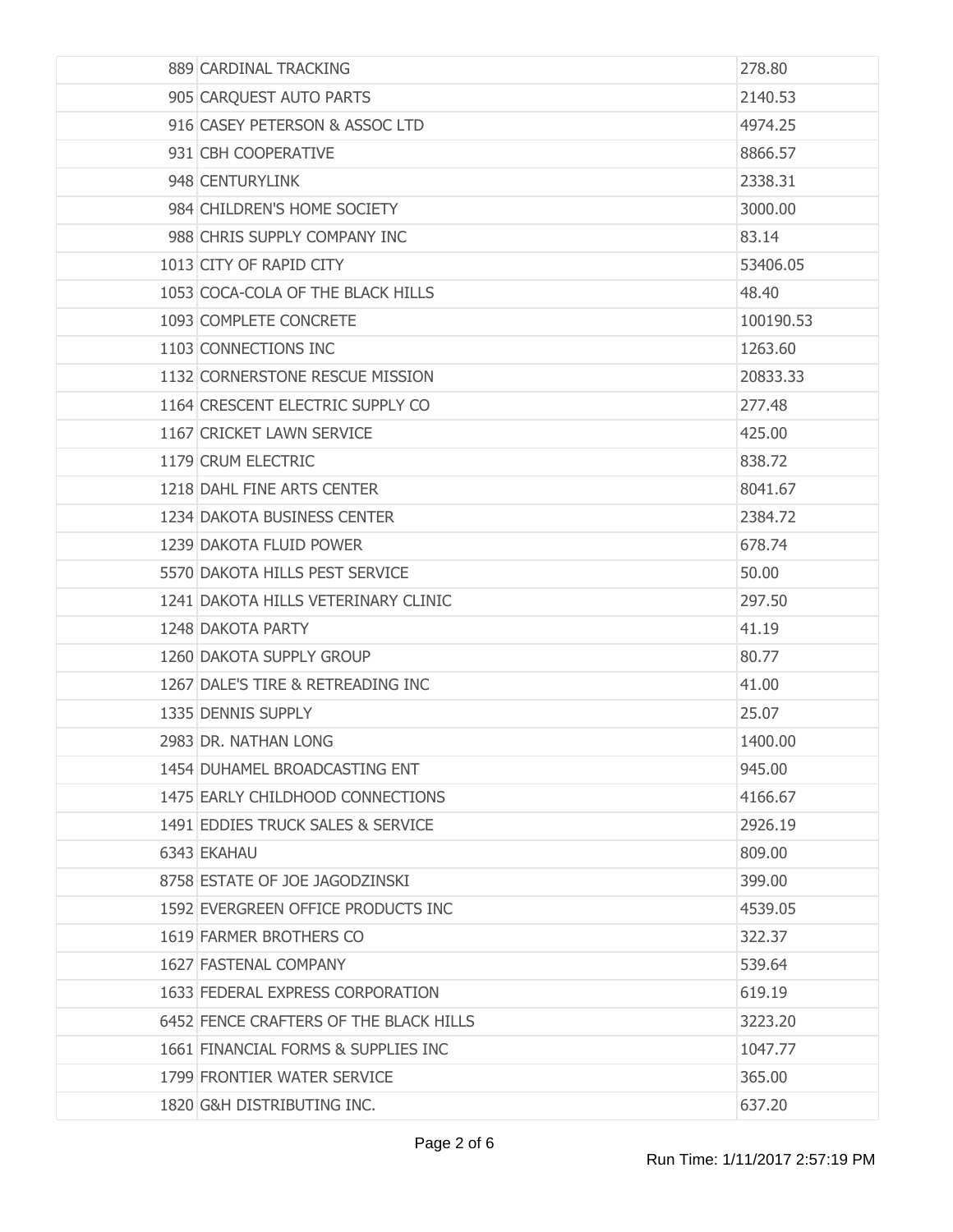| 1922 GODFREY BRAKE SERVICE & SUPPLY INC  | 988.14    |
|------------------------------------------|-----------|
| 1924 GOLDEN WEST TECHNOLOGIES INC        | 2463.20   |
| 1960 GRANICUS INC                        | 1519.07   |
| 6157 GREAT NORTHERN ENVIRONMENTAL        | 720.50    |
| 1979 GREAT WESTERN TIRE INC.             | 2535.27   |
| 2000 GRIMM'S PUMP SERVICE INC            | 239.22    |
| 8774 HALVORSON, NAN                      | 4175.00   |
| 2132 HARVEYS LOCK SHOP INC               | 2.00      |
| 8751 HEBERLEIN, THOMAS & SALLY           | 10048.83  |
| 2262 HILLS MATERIALS CO                  | 486261.30 |
| 2409 INDOFF INC                          | 690.31    |
| 2424 INLAND TRUCK PARTS CO.              | 619.56    |
| 2453 INTERSTATE BATTERIES INC            | 374.85    |
| 8696 IVERSON, LEONARD                    | 2581.00   |
| 4855 JOE TJADEN                          | 5758.80   |
| 4924 JOHN TSITRIAN                       | 2187.00   |
| 2554 JOHNSON MACHINE INC.                | 1091.40   |
| 848 JON BUXTON                           | 93.00     |
| 2607 K & D APPLIANCE SERVICE INC         | 155.00    |
| 2630 KARL'S TV AUDIO APPLIANCE           | 1510.00   |
| 806 KELLY BUCHOLZ                        | 192.32    |
| <b>2677 KEVN</b>                         | 1082.50   |
| 2719 KNECHT HOME CENTER                  | 109.35    |
| 2722 KNIGHT SECURITY SYSTEMS INC         | 129.00    |
| 2739 KONE INC                            | 83.51     |
| 7820 KTM DESIGN SOLUTIONS                | 20515.00  |
| 7350 LEXISNEXIS                          | 15600.00  |
| 6816 LIBERTY SUPERSTORES                 | 70.56     |
| 2938 LIGHTING MAINTENANCE CO             | 12139.04  |
| 3004 LOWE'S                              | 2903.14   |
| 3036 M G OIL CO                          | 2424.08   |
| 3115 MATHESON TRI-GAS INC                | 138.97    |
| 2684 MATT KIMBALL'S GOLF SHOP            | 4260.13   |
| 3164 MCKIE FORD INC                      | 1523.31   |
| 3208 MENARDS                             | 754.14    |
| 3225 METROPOLITAN LIFE INSURANCE COMPANY | 5704.05   |
| 3239 MID-AMERICAN RESEARCH CHEMICAL CORP | 746.65    |
| 3243 MIDCONTINENT TESTING LABS INC       | 487.75    |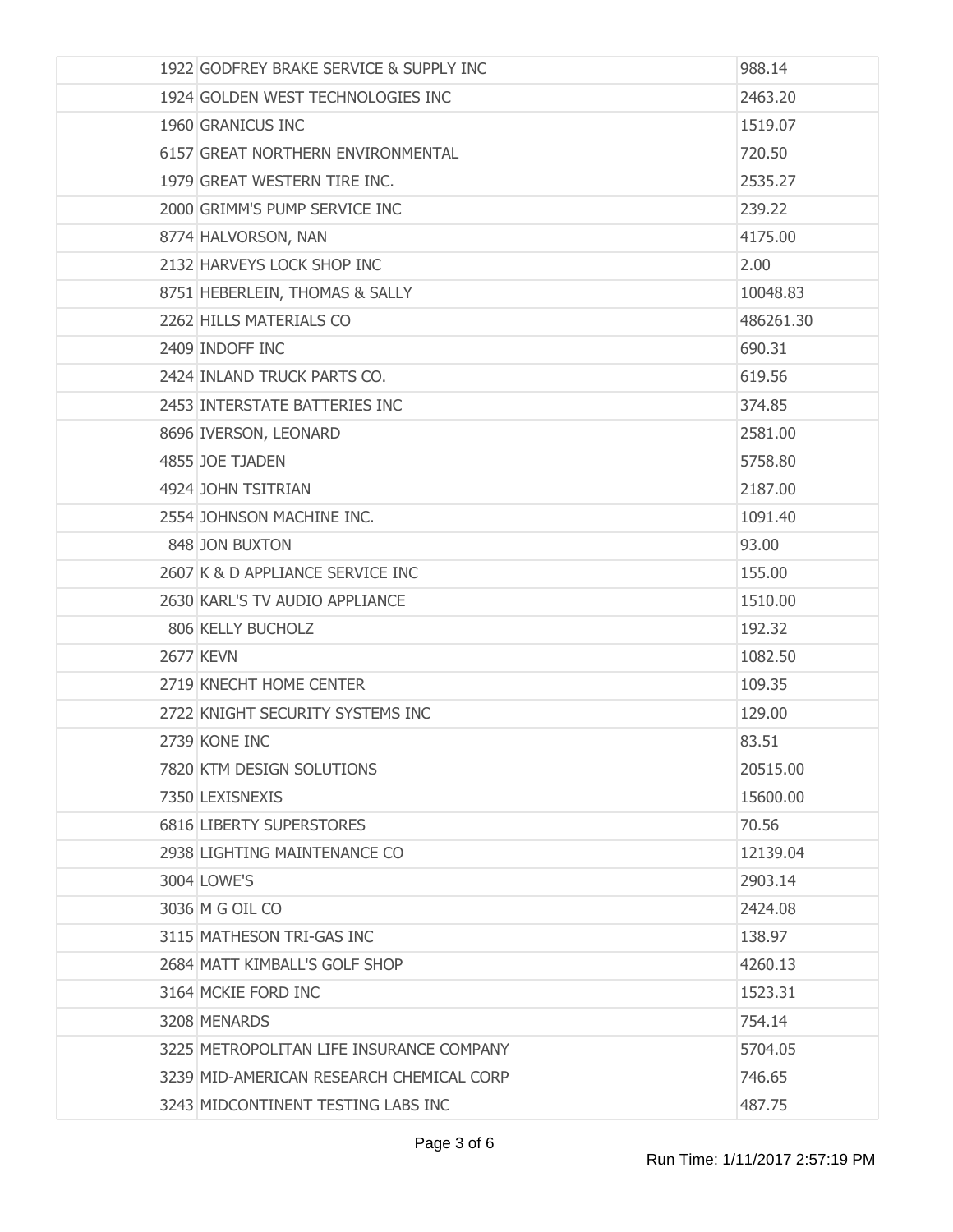| 8729 MURPHY PETROLEUM TRANSPORT LLC                   | 1800.00   |
|-------------------------------------------------------|-----------|
| 8761 MURPHY SHED OF SOUTH DAKOTA LLC                  | 4275.00   |
| 3395 MUSEUM ALLIANCE OF RC                            | 39991.37  |
| 3427 NAVEX GLOBAL INC                                 | 1740.00   |
| 3429 NBS GOVERNMENT FINANCE GROUP                     | 9576.00   |
| 3445 NEIGHBORHOOD HOUSING SERVICES OF THE BLACK HILLS | 220.00    |
| 3464 NETWORK CONSULTING SERVICES INC                  | 13921.83  |
| 3469 NEVE'S UNIFORM INC                               | 3827.00   |
| 3525 NORTHERN TRUCK EQUIPMENT CORP                    | 1821.75   |
| 3530 NORTHWEST PIPE FITTINGS INC                      | 698.22    |
| 3566 OFFICEMAX INCORPORATED                           | 23.60     |
| 3618 OVERHEAD DOOR CO. OF RC                          | 649.33    |
| 3625 PACIFIC STEEL & RECYCLING INC                    | 1287.23   |
| 3601 PENNINGTON COUNTY                                | 182911.92 |
| 5432 PERFORMING ARTS CENTER OF RAPID CITY INC         | 3008.33   |
| 2928 PETE LIEN & SONS INC                             | 213.30    |
| 8723 PETERSON, JAMES                                  | 95.85     |
| 5497 PIONEER BANK & TRUST                             | 34808.29  |
| 3704 PONDEROSA SPORTSWEAR                             | 135.10    |
| 3739 PRECISION PRINTING INC                           | 550.00    |
| 3742 PRESSURE SERVICE INC.                            | 3.90      |
| 3761 PROMOTION REHABILITATION                         | 60.00     |
| 8766 R AND K VENTURES LIMITED INC                     | 7206.75   |
| 3829 RAMKOTA HOTEL                                    | 279.00    |
| 3843 RAPID CHEVROLET CO INC.                          | 150.00    |
| 3845 RAPID CITY AREA CHAMBER OF COMMERCE              | 2833.33   |
| 3846 RAPID CITY AREA ECONOMIC DEVELOPMENT             | 33333.33  |
| 3848 RAPID CITY AREA SCHOOL DIST 51-4                 | 18987.10  |
| 3863 RAPID CITY JOURNAL - ADVERTISING                 | 4918.27   |
| 3883 RAPID COLLISION                                  | 1063.00   |
| 3895 RAPID ROOTER                                     | 125.00    |
| 3958 RED WING SHOE STORE                              | 169.96    |
| 6322 REEDE CONSTRUCTION INC                           | 52092.70  |
| 8773 ROLL, ROSS                                       | 4300.00   |
| 4125 RUNNINGS SUPPLY INC                              | 316.96    |
| 4137 RUSHMORE PLAZA CIVIC CENTER                      | 2381.66   |
| 4163 SAFETY KLEEN CORP                                | 598.10    |
| 4182 SAM'S CLUB                                       | 154.55    |